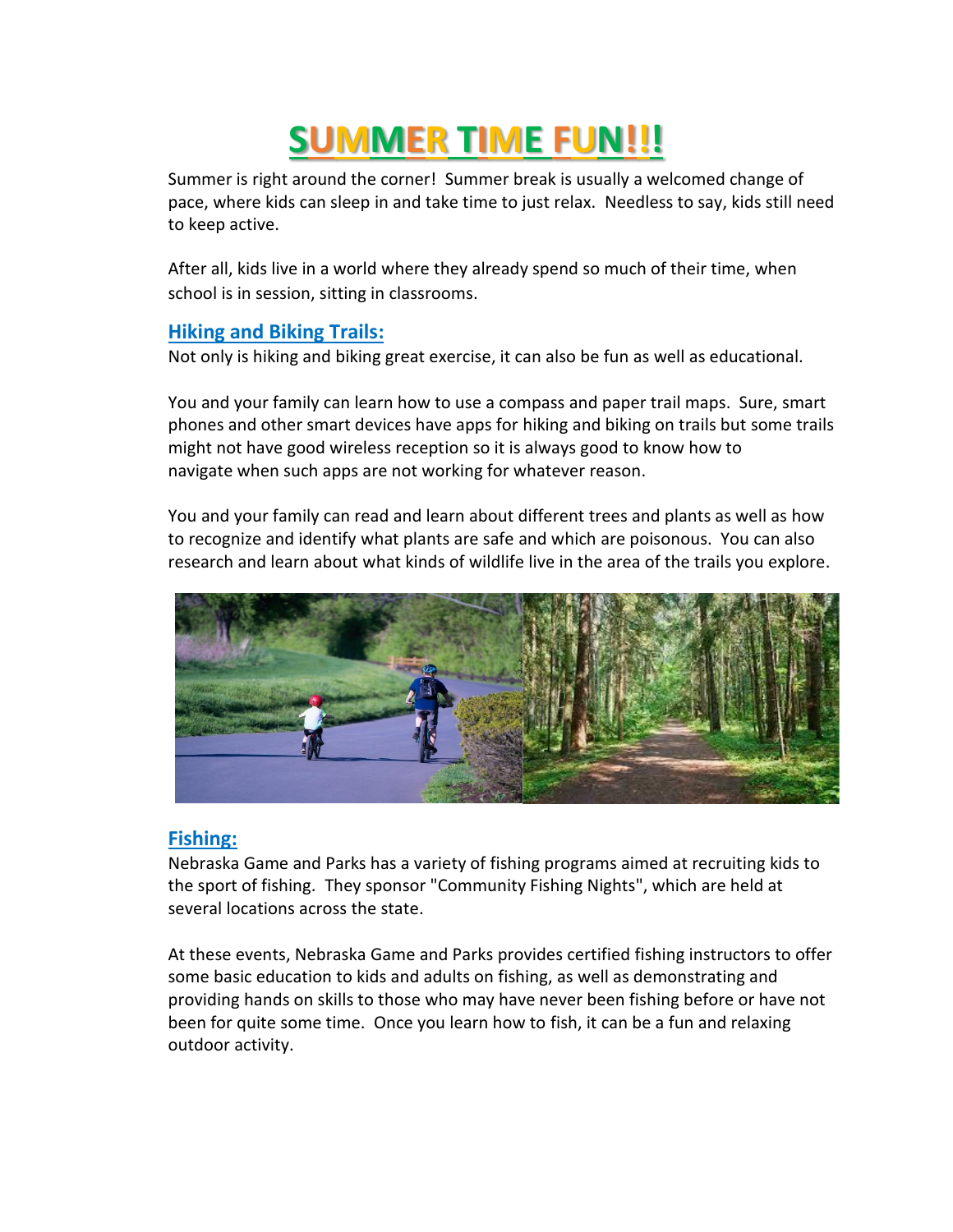On the evening of the event, head out to the location specified and look for the Game and Parks' Fishing Trailer, where staff will be waiting to assist and provide instruction. Free loaner equipment such as rods, reels and bait will also be available to participants. For More Information on the Community Fishing Nights please visit [http://outdoornebraska.gov](http://outdoornebraska.gov/)



### **Swimming & Outdoor Water Fun:**

Most cities/towns have a local pool where kids and adults can go to swim socialize and take in some sunshine! However, there is almost always a cost to enter local water parks and pools so families should plan and budget accordingly. Check with your local swimming pools/water parks to see if they offer income sensitive programs that provide free and/or reduced pricing for those who qualify.

Of course, there's nothing quite like a family and/or neighborhood "swim and water fight extravaganza"! Round up your kiddie pools, sprinklers, slip & slides, water balloons, pails and hoses.

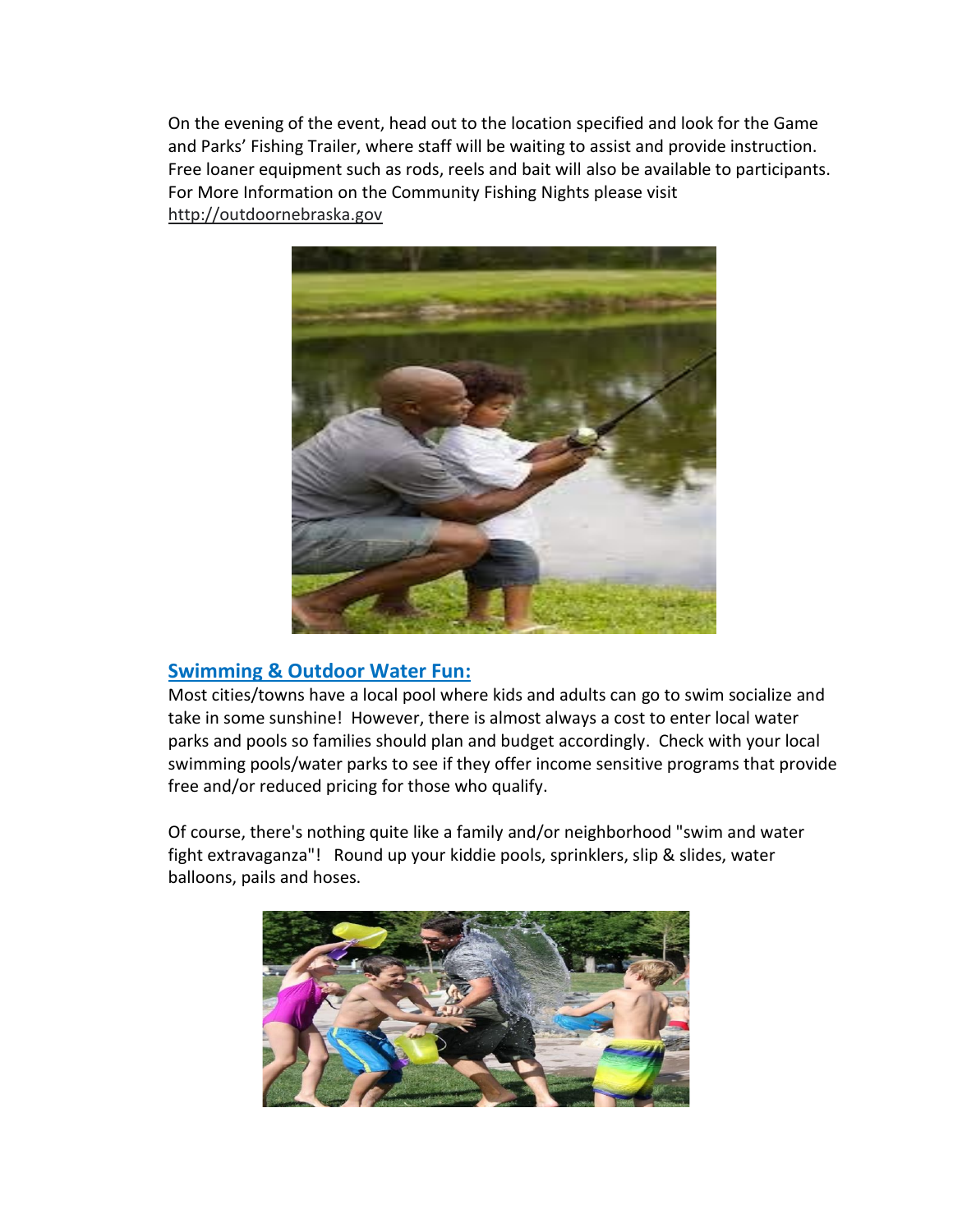### **Backyard & Driveway Games:**

Host a neighborhood gathering in your backyard. Yard games, such as cornhole/toss, horse shoes, volleyball, etc. are almost always a big hit. Shoot some hoops or host a neighborhood pick-up game, jump rope, or play catch. Staying fit and active with family and friends makes for a more active and fun summer!



## **Outdoor Movie Night:**

While Drive Ins are pretty much a thing of the past, many communities now have outdoor summer movie nights. You can check your local area to see if your community will be hosting one. And no worries if your community doesn't host an outdoor movie night because with a little research and effort, you can create and hold your own outdoor viewing party right in your own backyard! What a great way to end a neighborhood BBQ or a day playing games in the backyard!

So, breakout those lawn chairs and blankets, grab some popcorn and drinks, and sit back and enjoy the show!